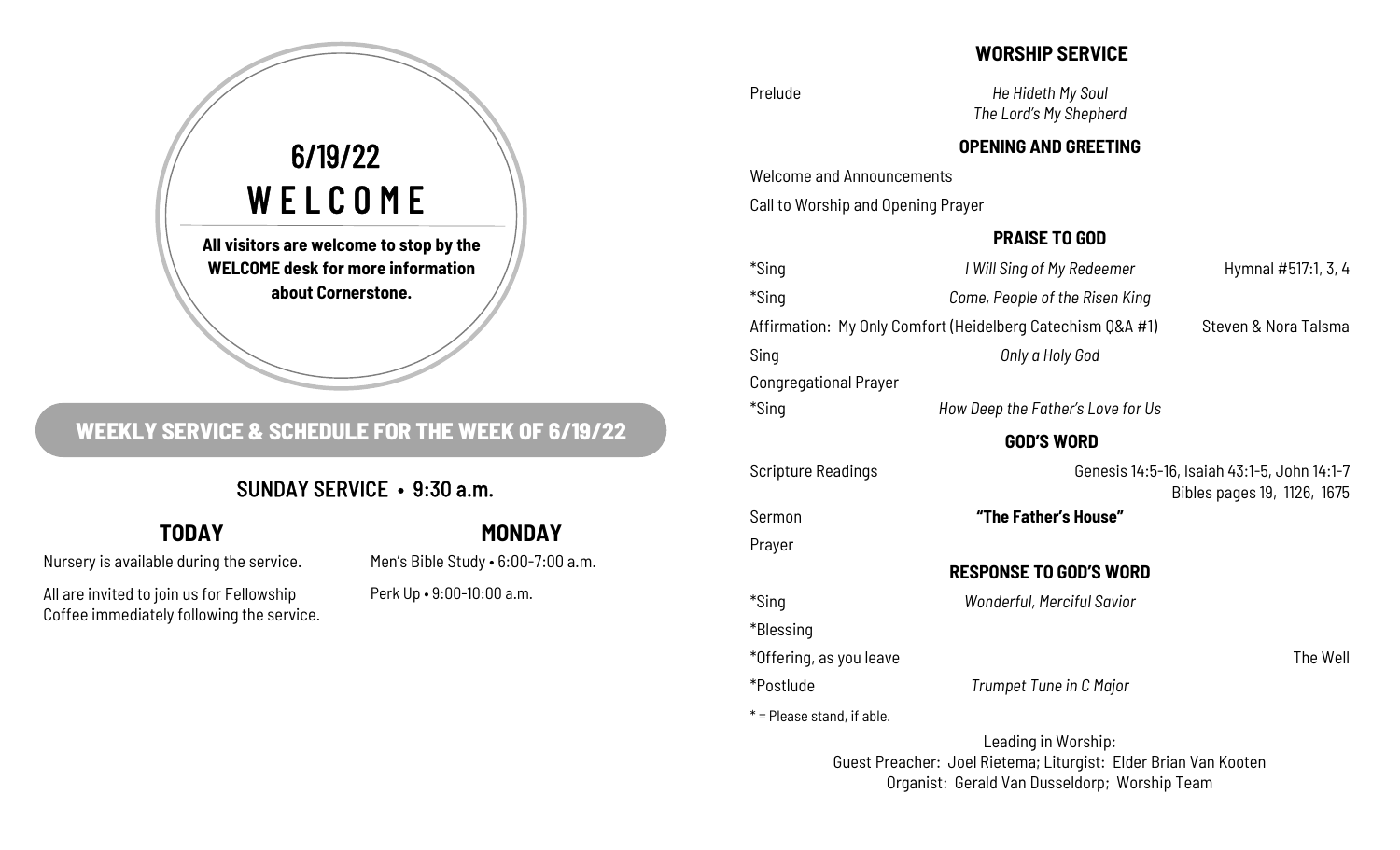## **June 19, 2022 News and Announcements**



BUILDING COURAGEOUS, AUTHENTIC CHRIST FOLLOWERS.

| <b>OFFERINGS:</b> June 26: Crossroads Prison Ministries                            |  |  |
|------------------------------------------------------------------------------------|--|--|
| <b>NURSERY:</b> Today: Lisa Van Kooten, Sarah Vickland, Alexis Vos                 |  |  |
| June 26: Brooke Van Woerkom, Kala Talsma, Kynlee Van Wyngarden                     |  |  |
| <b>DOOR GREETERS:</b> Today: Steven & Kala Talsma, Will & Taylor Vande Voort       |  |  |
| June 26: Brooke Van Woerkom, Steve & Kim Roose,                                    |  |  |
| <b>FELLOWSHIP COFFEE:</b> $C = 3-4$ Dozen Cookies; $J = 1$ gal. Juice; $S =$ Serve |  |  |
| Today: Kim Roose - C; Joyce Vander Molen - C, J, S; Sharon Walker - C, S           |  |  |
| June 26: Bonnie Boot - C, J, S; Kathleen De Haan - C; Lola Spoelstra - C, S        |  |  |
| .IIINF MISSIONARY CORRESPONDENCE:                                                  |  |  |

#### **JUNE MISSIONARY CORRESPONDENCE**:

| - Kathleen De Haan, Dennis De Vries |
|-------------------------------------|
| - Tom De Vries, Jim Gosselink       |
| - Deb Klyn, Marion Klyn             |
| - Sherwin Klyn, Gary Kuiper         |
|                                     |

**TODAY**: We welcome Joel Rietema who will be preaching today. Joel and his wife Abby live in Pella with their children. He has been the Bible teacher at Pella Christian High for the past eight years and will be starting his MDiv studies this fall through Reformed Theological Seminary. He enjoys Reformed theology, deep conversation over coffee and hanging out with his family.

**NEXT SUNDAY**: Bryan Bandstra will be preaching at our worship service next Sunday.

**OUR CHURCH FAMILY:** "Thank you for the telephone calls, cards and birthday wishes. The Lord has been good to us." – Tom De Vries

**MONDAY MORNING MEN'S BIBLE STUDY** - Mondays, 6:00-7:00 a.m. we have a weekly Bible study here at Cornerstone. Join us as we go through the Belgic Confession. This week we'll go through Articles 27, 28 & 29 on the Church. If you have any questions, talk to Steven Talsma or Dave Stevenson.

**ANGEL TREE**: Our church will be hosting Angel Tree Kids by serving breakfast and supper this week Thursday, June 23. Some help to serve is needed - a sign up sheet is on the table in the fellowship hall. Thank you!

**SHEPHERDS NEEDED**: Several shepherding positions are now open. If you enjoy building relationships, serving others in meaningful ways, and walking with them on life's journey, this is a great opportunity. Please prayerfully consider whether God may be calling you to this role. Contact Darrell Boot to learn more about becoming a shepherd.

**TODAY DEVOTIONALS** for July/August are available in the rack on the end of the mailboxes for you to take.